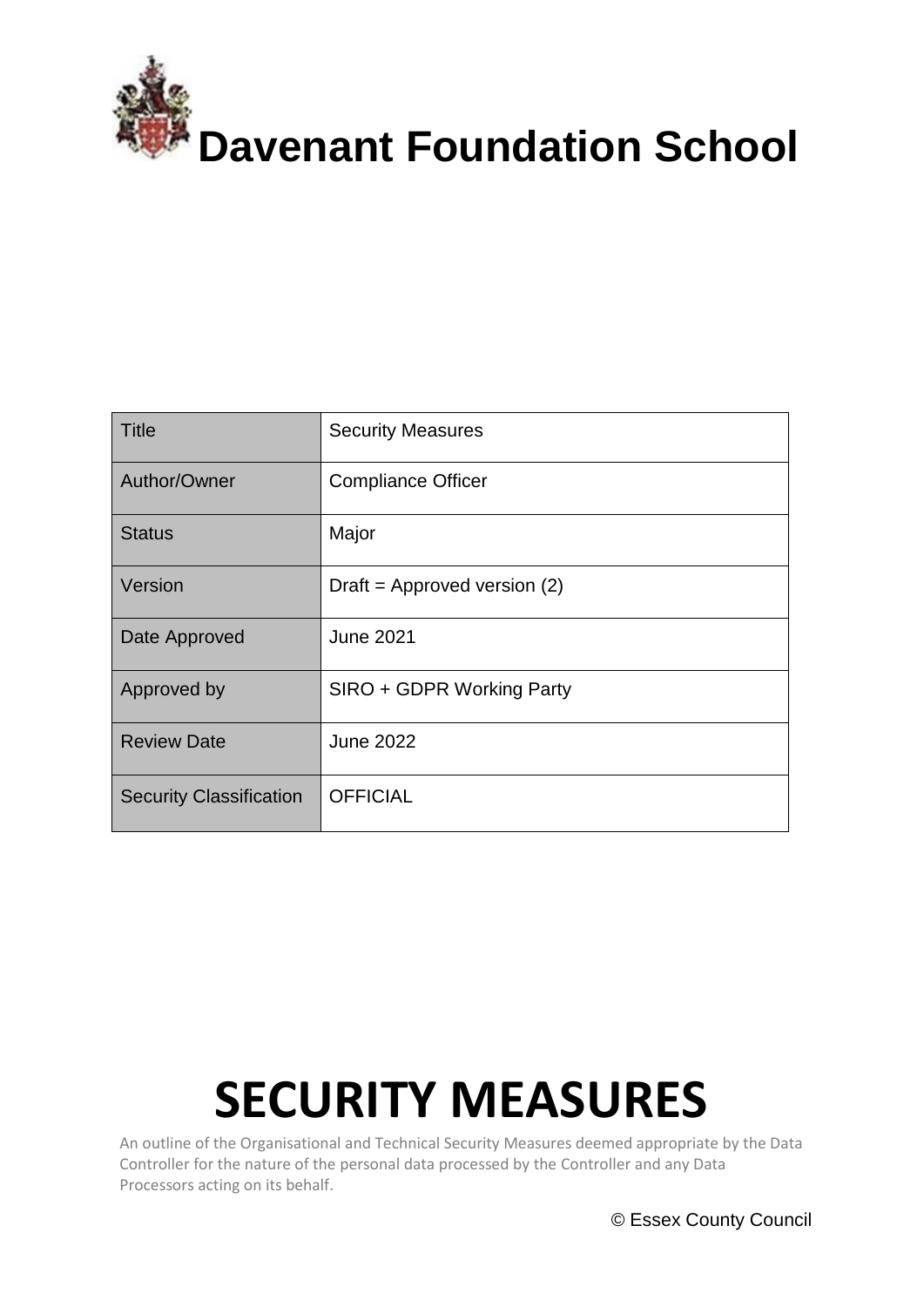# **Description of Security Measures employed to safeguard the processing of Personal Data**

# **1. Organisational**

### **a. Policies & Documented Procedures.**

Employees, with detailed knowledge of legal requirements and Davenant Foundation School's processes; draft policies relating to information governance issues. (IGS templates to support) All policies have documented review dates and ownership is assigned. Reviews are held ahead of the expiry date or sooner, where there is an identified issue. All policies follow a governance route for approval. Key policies are published on the organisation's website for transparency.

#### **b. Roles**

Davenant Foundation School has a named Data Protection Officer who is Lauri Almond from Essex County Council. This Officer executes the role by reporting the outcome of statutory process to Adam Thorne (Head Teacher) who acts as Davenant Foundation School's Senior Information Risk Owner (SIRO).

Information Champion, Emma Browne (Assistant Head Teacher) plays a key role in ensuring that Davenant Foundation School maintains an effective framework for managing information, enabling business needs to be met within an agile and flexible environment and allowing the school to work closely with partners; exchanging information legally, safely and securely.

#### **c. Training**

Davenant Foundation School regularly reviews employee roles, to ensure that training and awareness messages are appropriate to the nature and sensitivity of the data processing undertaken. Induction processes ensure new employees receive appropriate training before accessing personal data, and all other employees receive refresher training annually. All training received is documented for evidence purposes.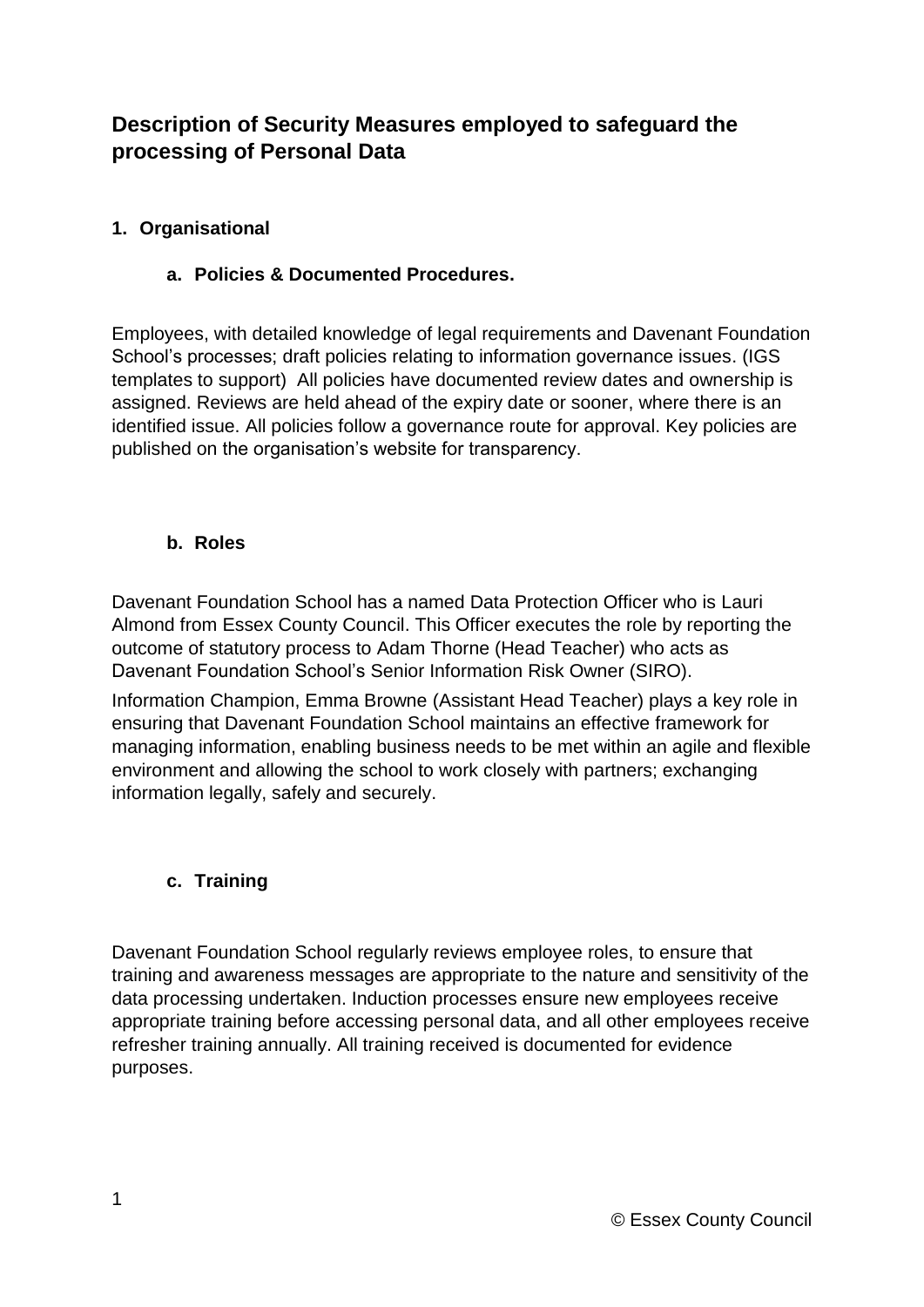# **d. Risk Management & Privacy by Design**

Davenant Foundation School identifies information compliance risks on its risk register. Risks are assigned clear ownership, rated against a consistent schema, (IGS approved) appropriate mitigations are identified and are annually reviewed.

Davenant Foundation School has a robust Privacy Impact Assessment Process and Data Privacy Impact Assessments (DPIA) are completed, where required.

# **e. Contractual Controls**

All Data Processors handling personal data on behalf of Davenant Foundation School have given assurances about the compliance of their processes; either through procurement assurances / evidence, contractual agreement controls, risk assessments or supplementary statements.

Non- Disclosure Agreements are sought if; an individual and/or organisation require third party access to Davenant Foundation School's data, which has not agreed to a contract or similar agreement with appropriate clause covering information handling.

# **f. Physical Security**

All employees or contractors who have access to our premises, where personal data is processed are provided with Identity Lanyards, which validate their entitlement to access. Davenant Foundation School operates processes, which ensure only those individuals who have an entitlement to access our premises, are able to. Access to physical storage holding sensitive personal data, is further restricted either through lockable equipment with key or code control procedures or through auditable access to specific rooms and/or areas of buildings.

#### **g. Security Incident Management**

Davenant Foundation School maintains a security incident / breach-reporting process, which, with the support of appropriate training, defines what, constitutes a breach of these security measures to facilitate reporting of incidents. The process covers investigation of incidents, risk rating and decisions over whether to notify an incident to the Information Commissioner's Office (ICO) within the statutory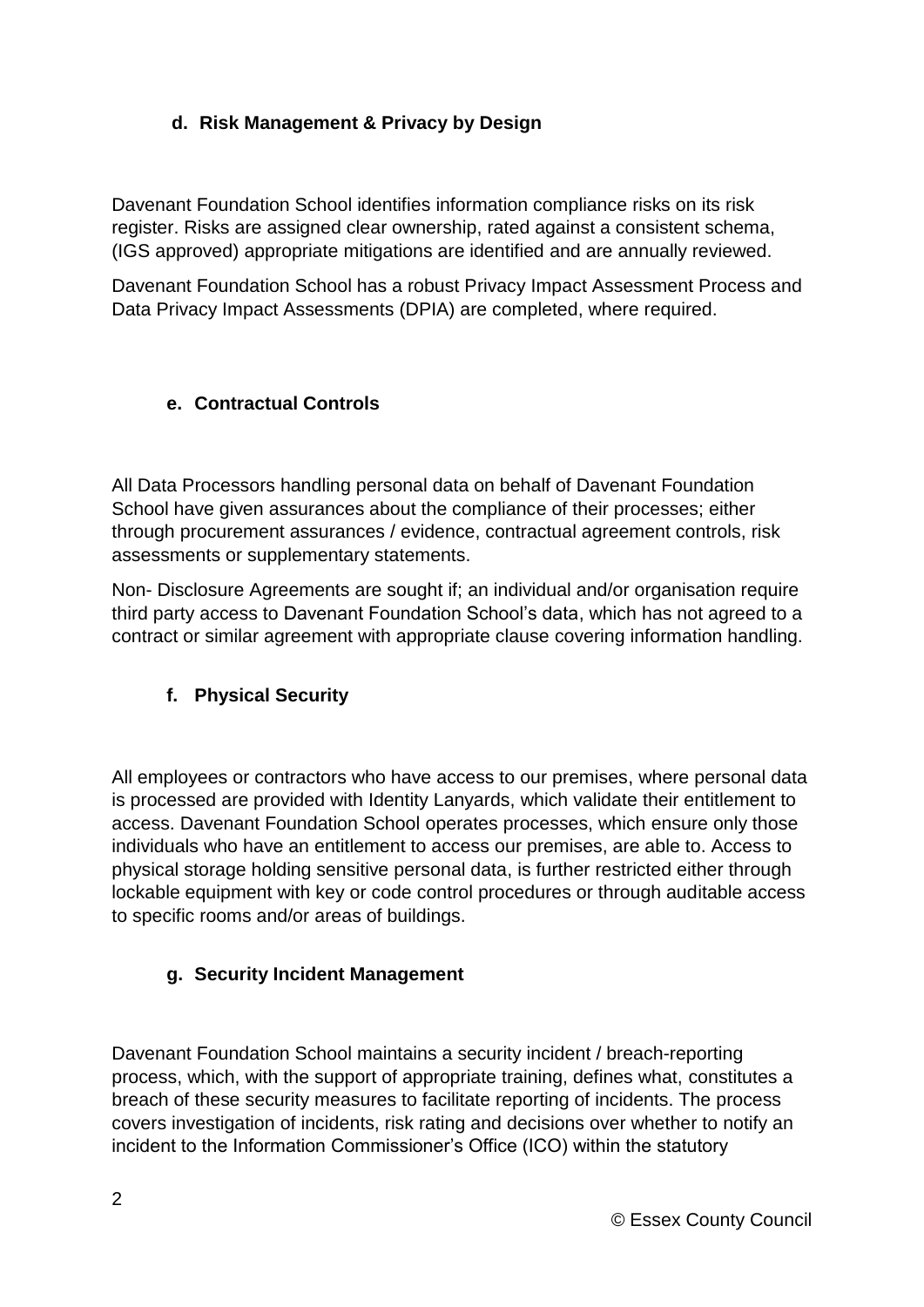timescale. Incidents are reported to senior leaders, actions are consistently taken, and lessons learned implemented.

# **2. Technical**

### **a. Data at Rest**

# **i. Use of Hosting Services**

Some personal data is processed externally to Davenant Foundation School's managed environment by third parties in data centres; under agreed terms and conditions, which evidence appropriate security measures.

#### **ii. Firewalls**

Access to Davenant Foundation School managed environment is protected by maintained firewalls.

#### **iii. Administrator Rights**

Enhanced privileges associated with administrator accounts are strictly managed. (For example: Management Information System - SIMS / PARS) Managers of appropriate seniority hold administrator rights.

#### **iv. Access Controls**

Access permissions to personal data held on IT systems is managed through the IT department on a user-by-user requirement basis. Managers of appropriate seniority inform IT professionals of additions, and amendments of staff accounts, where required. Davenant Foundation School staff work to the principle of **HOURS.** Data is:

**H**eld securely and confidentially

**O**btained fairly and efficiently

**R**ecorded accurately and reliably

**U**sed effectively and ethically

**S**hared appropriately and lawfully.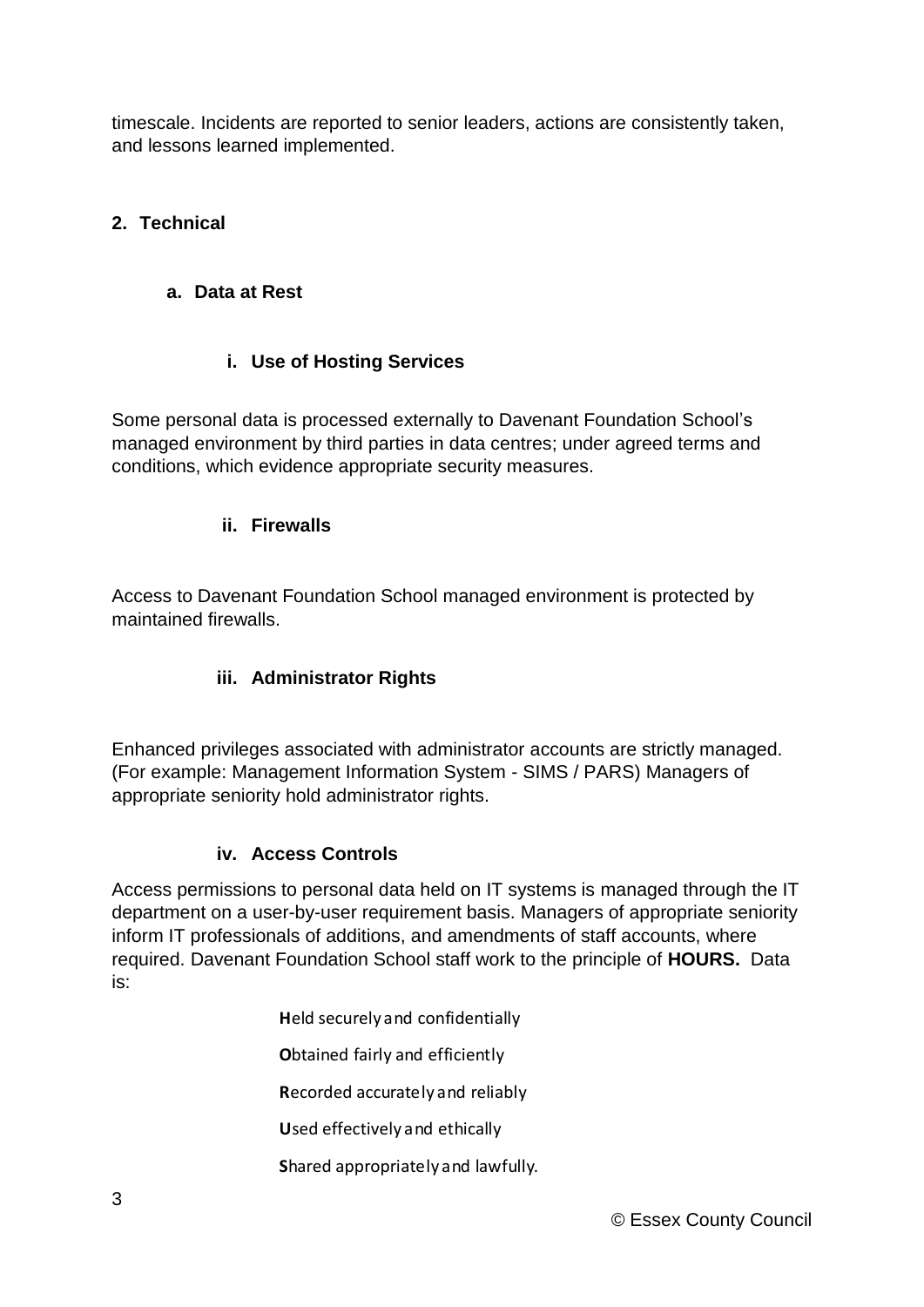#### **v. Password Management**

Davenant Foundation School requires a mandatory password complexity combination of minimum length and characters (the minimum number of characters is now set to 12.)

# **vi. Anti-Malware & Patching**

Davenant Foundation School operates a best practice of an 'as and when' requirement process, highlighted by users of the system (for example: SIMS), which facilitates the prompt implementation of any security updates and/or feature updates provided by the suppliers of active software products.

# **vii. Disaster Recovery & Business Continuity**

As part of Davenant Foundation School's Incident Management Plan, there is provision to ensure, effective processes are in place, to safeguard personal data during a service outage incident. (Physical lockdown of data) Network security from a secondary location may be required to re-establish secure access for processing data services and systems access (permissions, data and servers) subject to relocation. Davenant Foundation School invests in a Cyber Insurance Policy for additional protection.

#### **viii**. **Penetration Testing**

An annual penetration test is carried out to identify any weaknesses and potential areas of exploitation to maximise the security of the data we hold.